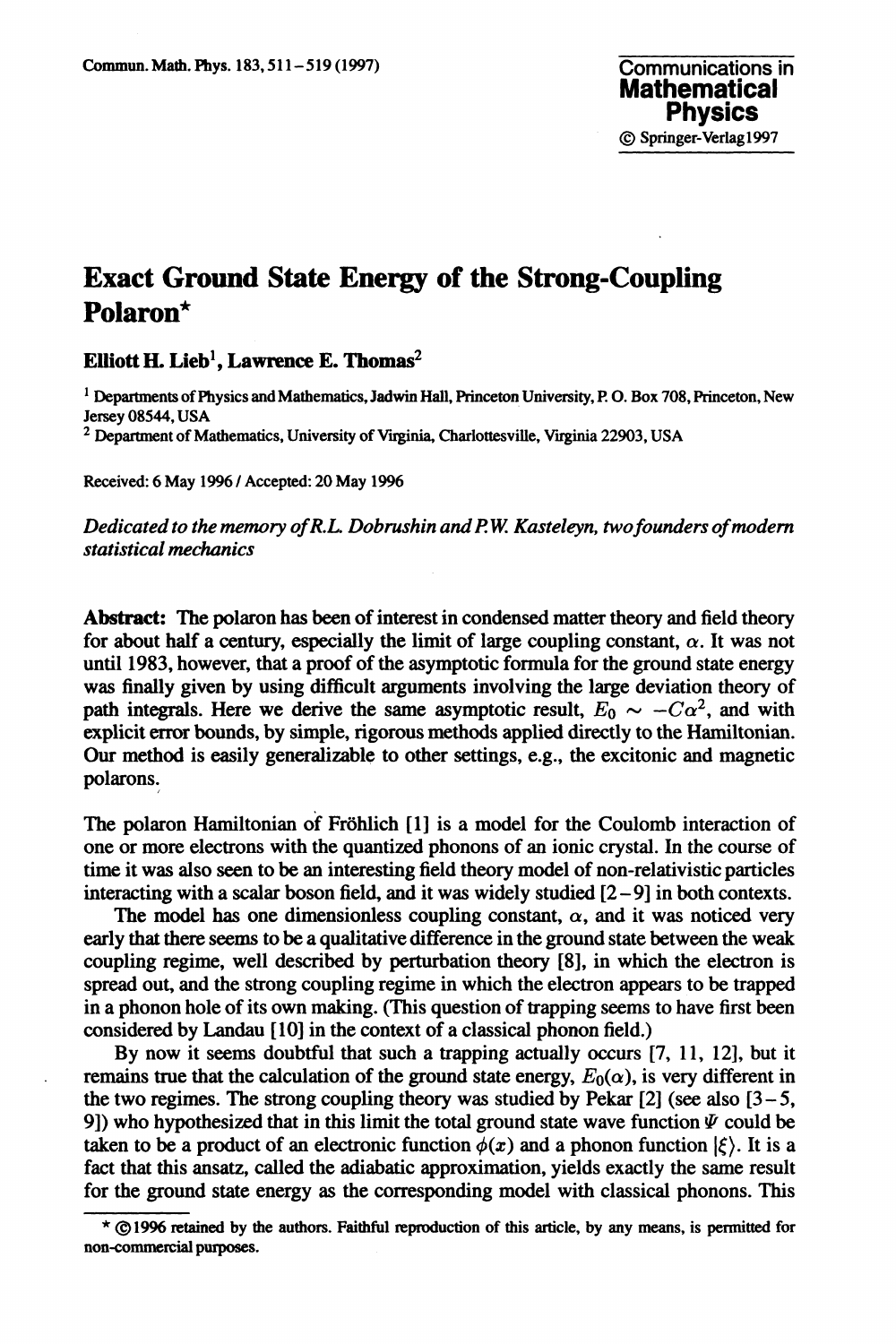**stems from the fact that the phonon operators enter only linearly and quadratically in the Hamiltonian.**

**Frohlich's Hamiltonian in appropriate units is**

$$
H = \mathbf{p}^2 + \sum_{\mathbf{k}} a_{\mathbf{k}}^* a_{\mathbf{k}} + \left(\frac{4\pi\alpha}{V}\right)^{1/2} \sum_{\mathbf{k}} \left[\frac{a_{\mathbf{k}}}{|\mathbf{k}|} e^{i\mathbf{k}\cdot\mathbf{x}} + h.c.\right],\tag{1}
$$

where  $\mathbf{p} = -i\nabla$  is the electron momentum operator, **x** is its coordinate, and *V* is the **volume of the crystal, which tends to infinity. The k's are the usual normal modes (e.g.,**  $\mathbf{k} = 2\pi V^{-1/3}(n_1, n_2, n_3)$  for a cubic box ) and, as usual,  $V^{-1}\sum_{\mathbf{k}} \to (2\pi)^{-3}\int d^3k$ . Also, as usual, the  $\mathbf{k} = 0$  mode is omitted. When  $\langle \Psi | H | \Psi \rangle$  is computed with Pekar's ansatz one easily finds that the phonon part  $|\xi\rangle$  can be easily evaluated by "completing the square" and the resulting  $\phi$  minimizes the energy

$$
\mathcal{E}(\phi) \equiv \int |\nabla \phi|^2 d^3 x - \alpha \int \int \frac{\phi(\mathbf{x})^2 \phi(\mathbf{y})^2}{|\mathbf{x} - \mathbf{y}|} d^3 x d^3 y \tag{2}
$$

subject to  $\int \phi(x)^2 d^3x = 1$ . This, as we mentioned above, is what one would get if the  $a_k$ 's are replaced by c-numbers  $\xi_k$ .

It has been proved [13] that there is exactly one  $\phi$ , up to translations, that minimizes  $\mathcal{E}(\phi)$ . By scaling, the minimum energy (call it  $E_P(\alpha)$ ) is proportional to  $-\alpha^2$ . The question we address is this: *Is this energy,*  $E_P(\alpha)$ *, asymptotically exact as*  $\alpha$  *tends to infinity?* Since it is given by a variational calculation,  $E_P(\alpha)$  is an upper bound to  $E_0(\alpha)$ ; the problem is to find a lower bound that agrees with  $E_P(\alpha)$  to leading order. *We provide such a lower bound in (31) below.*

For a long time more or less the only thing that could be done to validate  $E_P(\alpha)$ rigorously was a lower bound [14] of the right order,  $-\alpha^2$ , but which was about a factor **of 3 too large. It was not until 1983, with a precursor in [15], that a complete proof** of the asymptotic correctness of  $E_P(\alpha)$  was given by Donsker and Varadhan [16]. The **proof starts with a familiar expression for the ground state energy,**

$$
E_0(\alpha) = \lim_{\beta \to \infty} \frac{1}{\beta} \ln \langle \Psi | e^{-\beta H} | \Psi \rangle,
$$
 (3)

with  $\Psi$  such that its spectral resolution contains the ground state energy or low energy **spectrum of** *H* **but is otherwise arbitrary. Now in fact there is a relatively simple** Feynman-Kac formula for the semigroup  $e^{-\beta H}$  first noted by Feynman in [18]; by **integrating out the phonon coordinates in this formula, one finds that the right side of (3) can be replaced by the expression**

$$
\lim_{\beta \to \infty} \frac{1}{\beta} \ln E \left\{ \exp(\alpha \int_0^\beta \int_0^s \frac{e^{-(t-s)}}{|\mathbf{x}(t) - \mathbf{x}(s)|} ds dt) \right\}.
$$
 (4)

Here,  $E$  represents path space expectation for the Brownian motion  $\mathbf{x}(t)$ . The Feynman-**Kac formula and functional integral are discussed in some detail by Ginibre [19] and** Roepstorff<sup>[20]</sup>.

**It is this limit (4) that Donsker and Varadhan analyze, in effect showing that the Pekar functional (2) provides a kind of large deviation rate function for the functional integral in (4). Their proof is very far from simple and requires an enormous knowledge of large deviation theory of Brownian motion, a subject unknown to most physicists, and it does not generalize easily to other models. Owing to the double integral in (4)**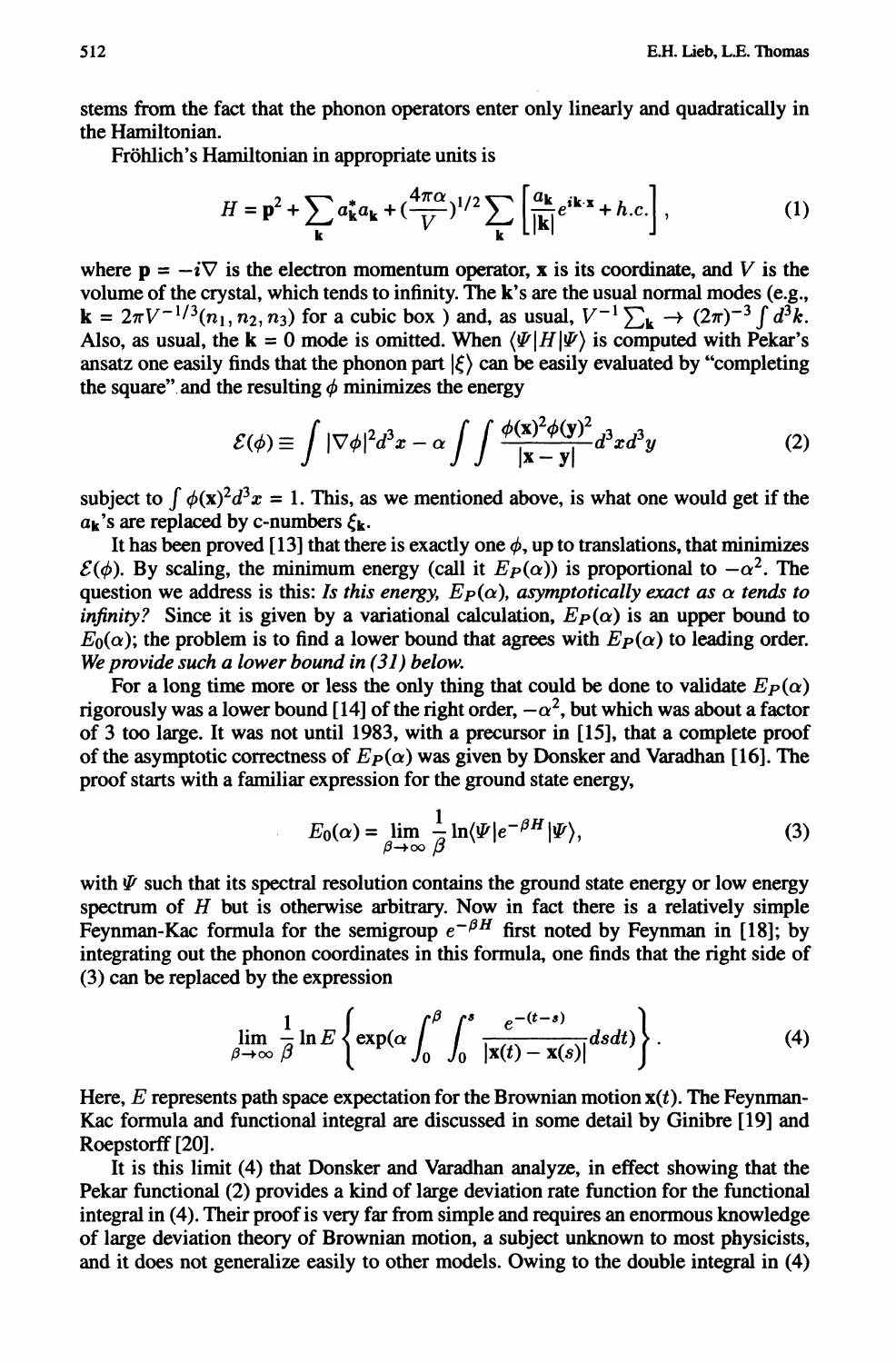**it is necessary to construct a large deviation theory for "infinitely many variables". Moreover, no error bounds were provided [17]. We note that previously Feynman had used this formula to estimate the ground state energy from above, but his estimate is not** sharp even for  $\alpha \to \infty$ . See also [21] where this functional integral is again employed **to obtain a lower bound on the ground state energy which, however, is not sharp.**

**Regarding the matter of error bounds, we note that Gross [5] takes advantage of momentum conservation to eliminate three phonon degrees of freedom and transforms** the Hamiltonian *H* to a new form involving a sum of  $\alpha^2$ ,  $\alpha^0$  and  $\alpha^{-2}$ -terms. (He **continues to employ the Pekar ansatz.) This form of the Hamiltonian perhaps suggests that the ground state energy itself has an asymptotic expansion in inverse powers of**  $\alpha^2$ . But the terms in this transformed Hamiltonian are unbounded operators, and so the **order of their contributions to the energy is by no means obvious. The bound we obtain** on the error is actually  $O(\alpha^{9/5})$ , which is to be compared with the main term  $O(\alpha^2)$ .

**In any event, there is the following problem: The Pekar ansatz is based on the physically appealing notion that at large coupling the phonons cannot follow the rapidly moving electron (as they do at weak coupling) and so resign themselves to interacting** only with the "mean" electronic density,  $\phi(x)^2$ . What, exactly, do these somewhat **anthropomorphic words mean? If they are so very physical, they should be quantifiable and it should not take four decades to build a proof of their correctness. Moreover, one should be able to find a proof that is relatively simple (since the idea is a simple one), and one that also yields some kind of quantitative error estimate. It should also be robust enough to allow an easy extension to some variations of** *H***, such as having several electrons instead of one (the polaronic exciton), inclusion of magnetic fields, an** electron kinetic energy,  $T(\mathbf{p})$ , other than  $\mathbf{p}^2$  (for which the semigroup  $\exp[-T(\mathbf{p})]$  might **not even have a positive kernel), accommodation of k-dependence and nonlinearity in the phonon self energies, electron-phonon interaction energies other than l/|k|, etc.**

**The method presented here satisfies, we believe, the criteria of simplicity, robustness and, of course, rigor. For this reason it might be of general interest in condensed matter theory or field theory. Despite its generality we shall, for clarity, restrict our discussion to the original Hamiltonian,** *H***.**

**Before going into the details, it is helpful to give an overview of our method. The first thing to notice is that Pekar's ansatz amounts, mathematically, to saying that we** can replace the operators  $a_k$  by c-numbers  $\xi_k$ . One might think, at first, that such a **replacement always leads to a lower bound for the energy, but this is false. (If it were true, the small**  $\alpha$  energy would have to be proportional to  $-\alpha^2$  instead of the much more negative, correct value  $-\alpha$ .) To pursue this idea, nevertheless, the natural tool to think **of is coherent states for each phonon mode k. As is well known, these states are indexed** by complex numbers  $\xi = p + iq$  and, if  $|\xi\rangle\langle\xi|$  is the projector onto the coherent state  $|\xi\rangle$ , **we have that**

$$
\int |\xi\rangle\langle\xi| d\xi d\xi^* = I,\tag{5}
$$

$$
\int \xi \, |\xi\rangle\langle\xi| \, d\xi d\xi^* = a,\tag{6}
$$

**and**

$$
\int (|\xi|^2 - 1)|\xi\rangle\langle\xi| d\xi d\xi^* = a^*a. \tag{7}
$$

*It is the extra term* **— 1** *in the last integral that kills the lower bound and gives an unwanted energy* **— 1** *for each phonon mode* **(and hence a negative contribution to the energy that is infinite both because there is no infrared and no ultraviolet cutoff). In other**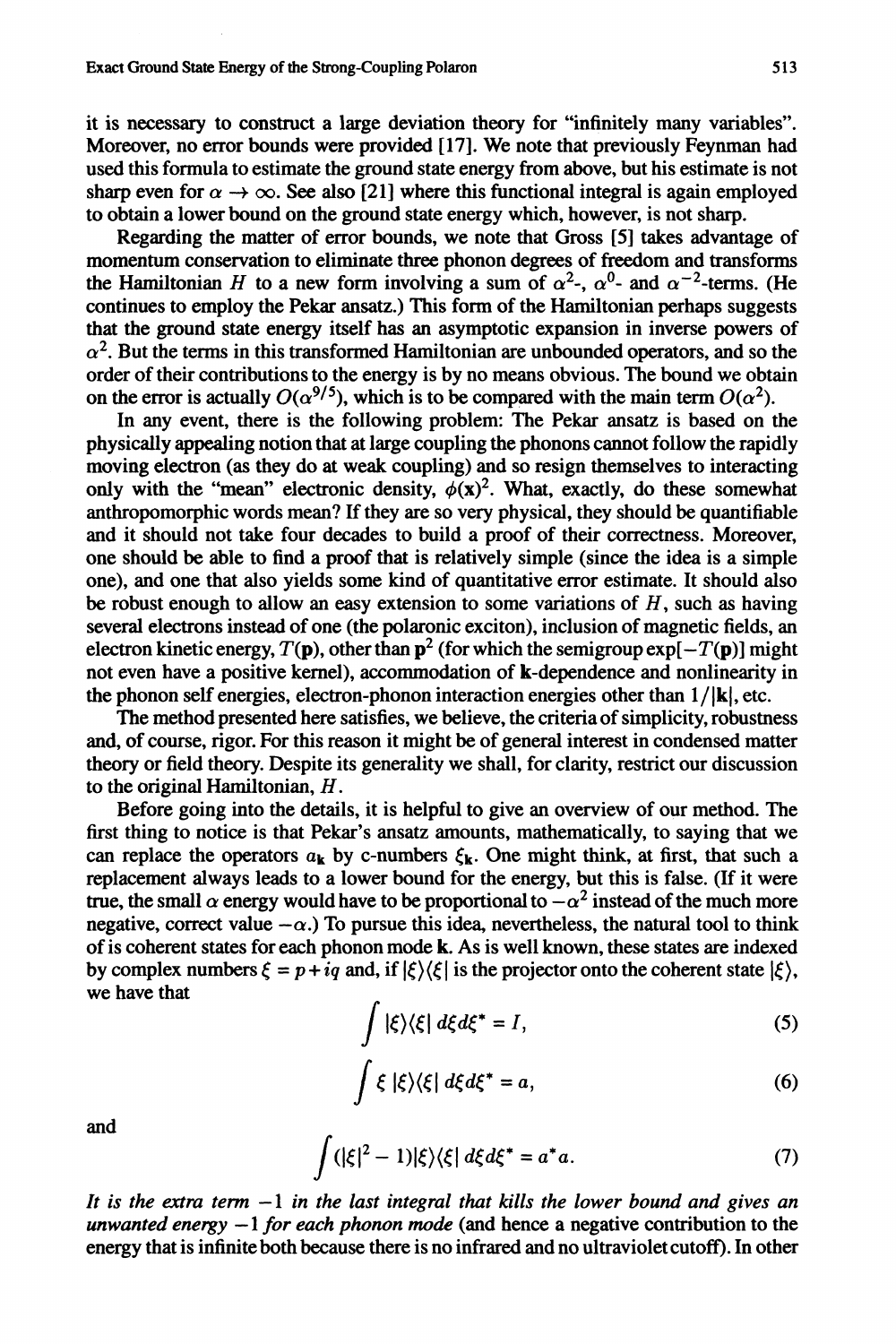**words, coherent states would give us what we want (effectively replacing the operator** *a* by the number  $\xi$ ), were it not for the unfortunate fact that the positive *operator*  $a^*a$  is **represented** by the nonpositive symbol,  $|\xi|^2 - 1$ .

**Our remedy will be to reduce the effective number of phonon modes to a** *finite* number of  $O(\alpha^{9/5})$ , independent of V. This will not sacrifice rigor because we shall prove that the reduction affects the energy only to  $O(\alpha^{9/5})$  at most. These modes will be quite different from the original  $a_k$  modes; indeed they will be the  $a_k$  modes summed over boxes in k-space of size  $\alpha^{3/5}$ . Thus, our physical description of strong coupling **will be a little different from the conventional one.** *Instead of saying that the phonons cannot follow the electron, our point of view will be that the electron significantly excites only finitely many field modes.*

**This mode reduction is accomplished in several steps which can be outlined as follows.**

**• I. Using a simple commutator estimate (as in Schrodinger's elementary proof of Heisenberg's uncertainty principle [22]) we can show that |k| values larger than**  $K \approx \alpha^{6/5}$  can be ignored with an energy cost of only  $\alpha^{9/5}$ . This eliminates the ultraviolet problem, i.e., the fact that  $|{\bf k}|^{-2}$  is not summable.

**• II. With the same energy error we can localize the electron to a cube of side length**  $\alpha$ <sup>-9/10</sup>

• **HI.** We decompose the ball  $|\mathbf{k}| < K$  into blocks of size  $\alpha^{3/5}$ , each containing *n* **kvalues** (with  $n \sim V \alpha^{9/5}$ ). There are about  $\alpha^{9/5}$  blocks. Because the electron coordinate **x** has been localized, the function  $exp(i\mathbf{k} \cdot \mathbf{x})$  in *H* can be replaced, in a block *B*, by  $\exp(i\mathbf{k}_B \cdot \mathbf{x})$ , where  $\mathbf{k}_B$  is any conveniently chosen point in *B*; the energy penalty is again  $\alpha^{9/5}$ . The effect of this decoupling is that the electron interacts only with the one mode  $A_B \approx n^{-1/2} \sum_{k \in B} a_k$ , from block *B*. Thus, the electron ends up interacting with only  $\alpha^{9/5}$  modes, which is a finite number!

**• IV. These active modes can now be represented by coherent state integrals, as** above. The unwanted  $-1$  term now contributes only  $\alpha^{9/5}$  to  $E_0$ , that being the number **of modes.**

**The details will now be given.**

**I. We first establish a commutator inequality which will show that the large k modes of the Hamiltonian may be discarded at the price of only a small decrease in the coefficient** of the  $p^2$  term of the Hamiltonian. For any normalized state with expectation  $\langle \cdot \rangle$ , we **have**

$$
|k_j| |\langle a_{\mathbf{k}} e^{i\mathbf{k} \cdot \mathbf{x}} \rangle| = |\langle [p_j, a_{\mathbf{k}} e^{i\mathbf{k} \cdot \mathbf{x}}] \rangle|
$$
  
 
$$
\leq 2 \langle p_j^2 \rangle^{1/2} \langle a_{\mathbf{k}}^* a_{\mathbf{k}} \rangle^{1/2}
$$
 (8)

for each phonon momentum coordinate  $k_j$ ,  $j = 1, 2, 3$ , just by the Schwarz inequality. **Squaring this inequality, summing over** *j ,* **and then taking the square root, we obtain**

$$
|\langle a_{\mathbf{k}}e^{i\mathbf{k}\cdot\mathbf{x}}\rangle| \leq \frac{2}{|\mathbf{k}|}\langle\mathbf{p}^2\rangle^{1/2}\langle a_{\mathbf{k}}^*a_{\mathbf{k}}\rangle^{1/2}.
$$
 (9)

A similar inequality holds for  $a_k$  replaced by  $a_k^*$ . It follows that for any  $\varepsilon > 0$ , and with  $K \equiv 8\alpha/\pi\varepsilon$ .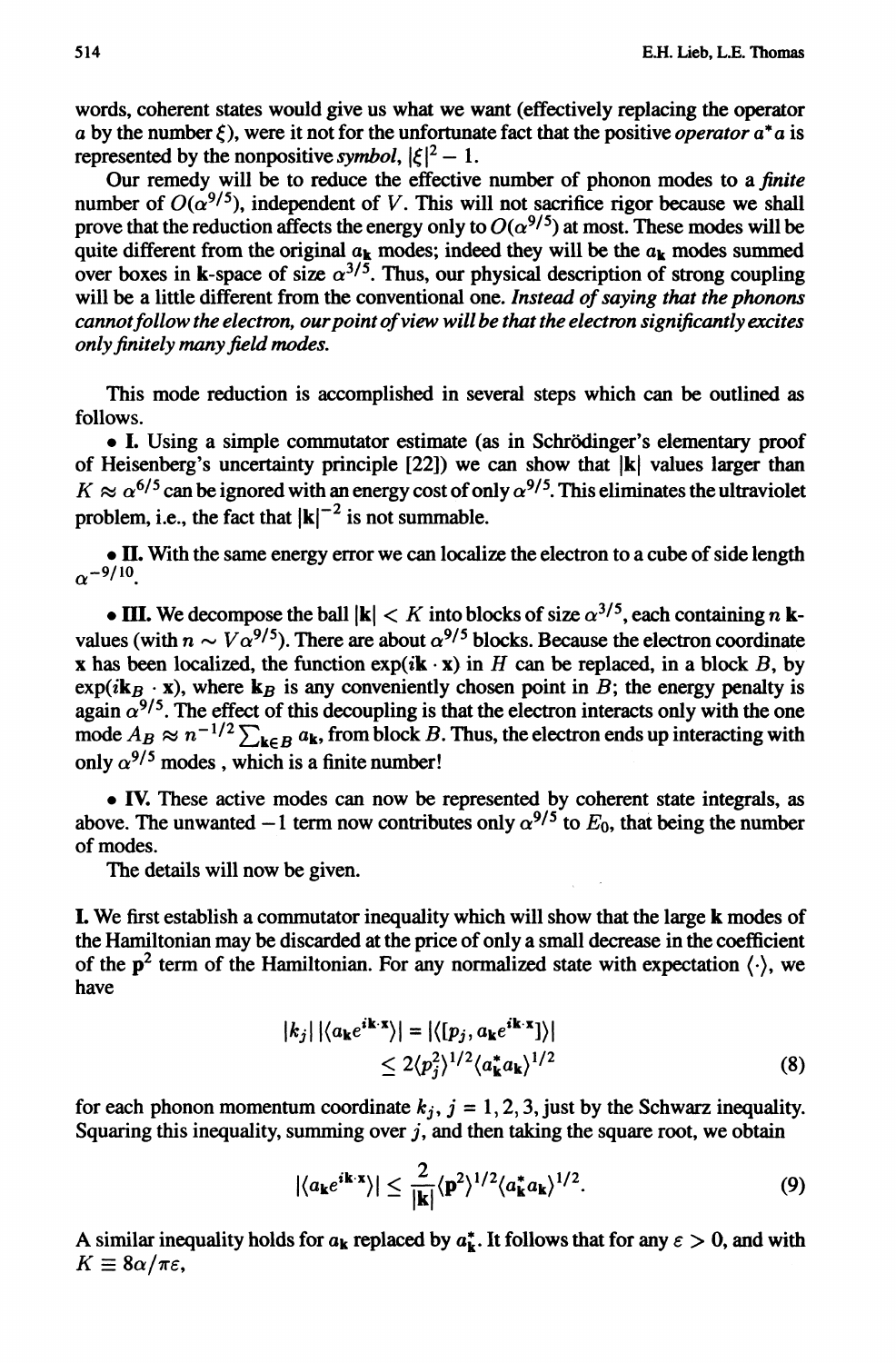$$
-(\frac{4\pi\alpha}{V})^{1/2} \sum_{|\mathbf{k}| \geq K} \left[ \langle \frac{a_{\mathbf{k}}}{|\mathbf{k}|} e^{i\mathbf{k} \cdot \mathbf{x}} \rangle + c.c. \right]
$$
  
\n
$$
\leq 4(\frac{4\pi\alpha}{V})^{1/2} \langle \mathbf{p}^2 \rangle^{1/2} \sum_{|\mathbf{k}| \geq K} |\mathbf{k}|^{-2} \langle a_{\mathbf{k}}^* a_{\mathbf{k}} \rangle^{1/2}
$$
  
\n
$$
\leq 4(\frac{4\pi\alpha}{V})^{1/2} \langle \mathbf{p}^2 \rangle^{1/2} (\sum_{|\mathbf{k}| \geq K} |\mathbf{k}|^{-4})^{1/2} (\sum_{|\mathbf{k}| \geq K} (a_{\mathbf{k}}^* a_{\mathbf{k}}))^{1/2}
$$
  
\n
$$
= 2\varepsilon^{1/2} \langle \mathbf{p}^2 \rangle^{1/2} (\sum_{|\mathbf{k}| \geq K} \langle a_{\mathbf{k}}^* a_{\mathbf{k}} \rangle)^{1/2}
$$
  
\n
$$
\leq \varepsilon \langle \mathbf{p}^2 \rangle + \sum_{|\mathbf{k}| \geq K} \langle a_{\mathbf{k}}^* a_{\mathbf{k}} \rangle, \qquad (10)
$$

**again by the Schwarz inequality. (We have taken the limit**  $V \rightarrow \infty$  **in the sum.)** 

**The above inequality (10) is an ultraviolet bound. It shows that the Hamiltonian** *H* is bounded below by a new one  $H_K$ , i.e.,  $H > H_K$ , with

$$
H_K \equiv (1 - \frac{8\alpha}{\pi K})\mathbf{p}^2 + \sum_{|\mathbf{k}| < K} a_{\mathbf{k}}^* a_{\mathbf{k}} + (\frac{4\pi\alpha}{V})^{1/2} \sum_{|\mathbf{k}| < K} \left[ \frac{a_{\mathbf{k}}}{|\mathbf{k}|} e^{i\mathbf{k}\cdot\mathbf{x}} + h.c. \right]. \tag{11}
$$

**By completing the square, we have that**

$$
a_{\mathbf{k}}^* a_{\mathbf{k}} + \left(\frac{4\pi\alpha}{V}\right)^{1/2} \left[\frac{a_{\mathbf{k}}}{|\mathbf{k}|} e^{i\mathbf{k}\cdot\mathbf{x}} + h.c.\right] \ge -\frac{4\pi\alpha}{|\mathbf{k}|^2 V},\tag{12}
$$

and if K is chosen so that the coefficient of  $p^2$  vanishes in  $H_K$ , i.e.,  $K = 8\alpha/\pi$ , then

$$
H \ge H_K \ge -\frac{4\pi\alpha}{V} \sum_{|\mathbf{k}| < K} |\mathbf{k}|^{-2} = -\frac{16}{\pi^2} \alpha^2,
$$
 (13)

showing that *H* is indeed bounded below by  $O(\alpha^2)$ . But to obtain the sharp lower bound, we will take a much larger *K*, namely  $K = (8/\pi c_1)\alpha^{6/5}$ . Here and below, the  $c_i$ 's are constants independent of  $\alpha$ .

**IL The next step is to localize the electron. Although a-priori the electron is in the box of volume V, it actually can be confined to a box of much smaller size, with only a slight** relative increase in its energy. More precisely, we have the following: Let  $\Psi$  be any **normalized state of the electron and phonons and define**  $E \equiv \langle \Psi | H_K | \Psi \rangle$ . Then, given  $\Delta E > 0$ , there exists a function  $\phi$  of the electron coordinate x alone (but depending on  $\Psi$ ), with support in some cube of side length  $L = \pi(3/\Delta E)^{1/2}$  such that

$$
\langle \phi \Psi | H_K | \phi \Psi \rangle / \langle \phi \Psi | \phi \Psi \rangle \le E + \Delta E. \tag{14}
$$

To see this, let  $\phi(\mathbf{x}) = \prod_{i=1}^{3} \cos((\Delta E/3)^{1/2} x_i)$  inside the cube of side length  $\pi(3/\Delta E)^{1/2}$  centered at the origin and  $\phi = 0$  outside the cube. Let  $\phi_y(x) = \phi(x - y)$  and **consider the integral**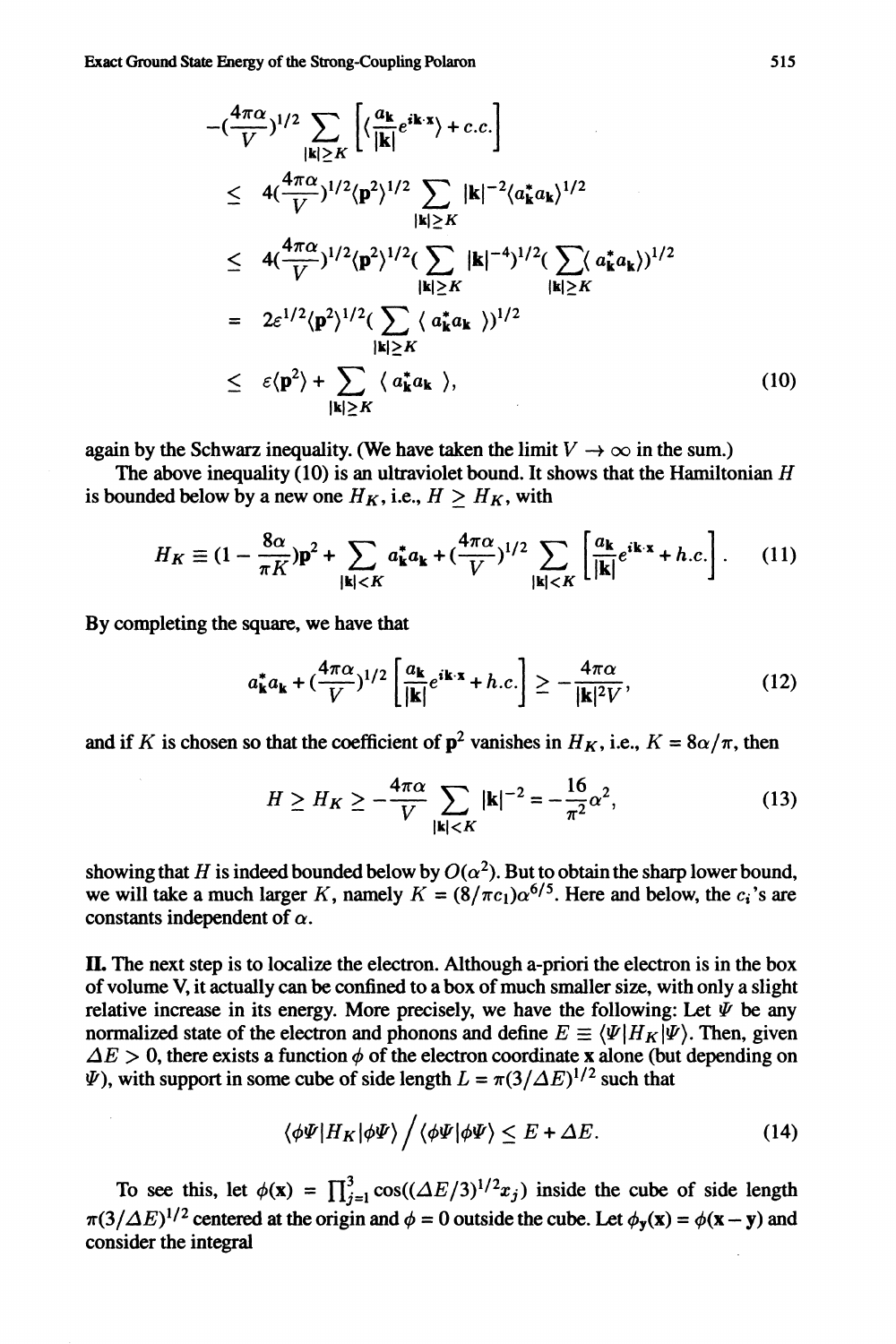$$
\int \left( \langle \phi_y \Psi | H_K | \phi_y \Psi \rangle - (E + \Delta E) \langle \phi_y \Psi | \phi_y \Psi \rangle \right) d^3 y
$$
  
= 
$$
\int (|\nabla \phi|^2 - \Delta E |\phi|^2) d^3 y = 0.
$$
 (15)

(Note here that the cross terms  $\nabla \phi_y \nabla \Psi$  vanish after the *y*-integration.) Evidently, there **must be a point y such that at this point, the integrand on the left side of (15) is nonpositive (and where**  $\langle \phi_v \Psi | \phi_v \Psi \rangle$  **is non-zero). This**  $\phi_v$  **is the**  $\phi$  **that we need. The electron localization is now complete.**

For our purposes, we take  $\Delta E = c_2 \alpha^{9/5}$ , and the assertion above together with the **ultraviolet bound then implies that the ground state energy**  $E_0$  of  $H$  satisfies

$$
E_0 \ge \inf_{\Psi} \langle \Psi | H_K | \Psi \rangle - c_2 \alpha^{9/5}, \tag{16}
$$

where the infimum is taken over all normalized  $\Psi$ 's but having their x-support in a cube of side length no larger than  $L = (3/c_2)^{1/2} \pi \alpha^{-9/10}$  somewhere in the large volume V.

*TEL* **The next step is to group the phonon modes together into blocks, which we take to** be cubes with sides of length  $P = c_3 \alpha^{3/5}$  or, more precisely, the portion of those cubes lying in the big ball  $\{k : |k| < K\}$ . Let *B* be a block (cube) of momenta with sides of length  $P = c_3 \alpha^{3/5}$  and let  $\mathbf{k}_B$  be *any fixed point* within this block whose precise **position will be determined later. It is clear that the set of momenta**  $\{k : |k| < K\}$  **can be covered by**  $N \equiv \frac{4}{3}\pi K^3/P^3 + lower \ order = (2^{11}/(3\pi^2 c_1^3 c_3^3))\alpha^{9/5} + lower \ order$ **such blocks.**

**Assume that x itself varies over a cube of side length no bigger than** *L* **with center** at a point  $x_0$  which we take to be the origin 0. (If  $x_0$  is not the origin, phase factors  $\exp(\pm i(\mathbf{k} - \mathbf{k}_B) \cdot \mathbf{x}_0)$  standing before  $a_k$  and  $a_k^*$  in the Hamiltonian  $H_K$  are readily **eliminated by a unitary transformation involving the phonon variables only.) We have that for**  $\mathbf{k} \in B$ **,** 

$$
|e^{i\mathbf{k}\cdot\mathbf{x}}-e^{i\mathbf{k}_{B}\cdot\mathbf{x}}|\leq |(\mathbf{k}-\mathbf{k}_{B})\cdot\mathbf{x}|\leq \frac{3\pi c_{3}}{2}(\frac{3}{c_{2}})^{1/2}\alpha^{-3/10}.\tag{17}
$$

Then, for any  $\delta > 0$ , we have the following inequality, which is obtained by completing **the square, as in (12),**

$$
\sum_{B} \sum_{\mathbf{k} \in B} \left[ \delta a_{\mathbf{k}}^* a_{\mathbf{k}} + (\frac{4\pi\alpha}{V})^{1/2} \left[ \frac{a_{\mathbf{k}}}{|\mathbf{k}|} (e^{i\mathbf{k} \cdot \mathbf{x}} - e^{i\mathbf{k}_{B} \cdot \mathbf{x}}) + h.c. \right] \right]
$$
  
\n
$$
\geq -\frac{4\pi\alpha}{\delta V} \left( \frac{3\pi c_{3}}{2} (\frac{3}{c_{2}})^{1/2} \alpha^{-3/10} \right)^{2} \sum_{|\mathbf{k}| < K} |\mathbf{k}|^{-2}
$$
  
\n
$$
= -\frac{108c_{3}^{2}}{c_{1}c_{2}\delta} \alpha^{8/5}.
$$
 (18)

We make the choice  $\delta = c_4 \alpha^{-1/5}$ .

The above inequality (19) permits us to bound  $H_K$  (still restricted to states with **x-support in a cube of sides with size** *L)* **from below in the following way:**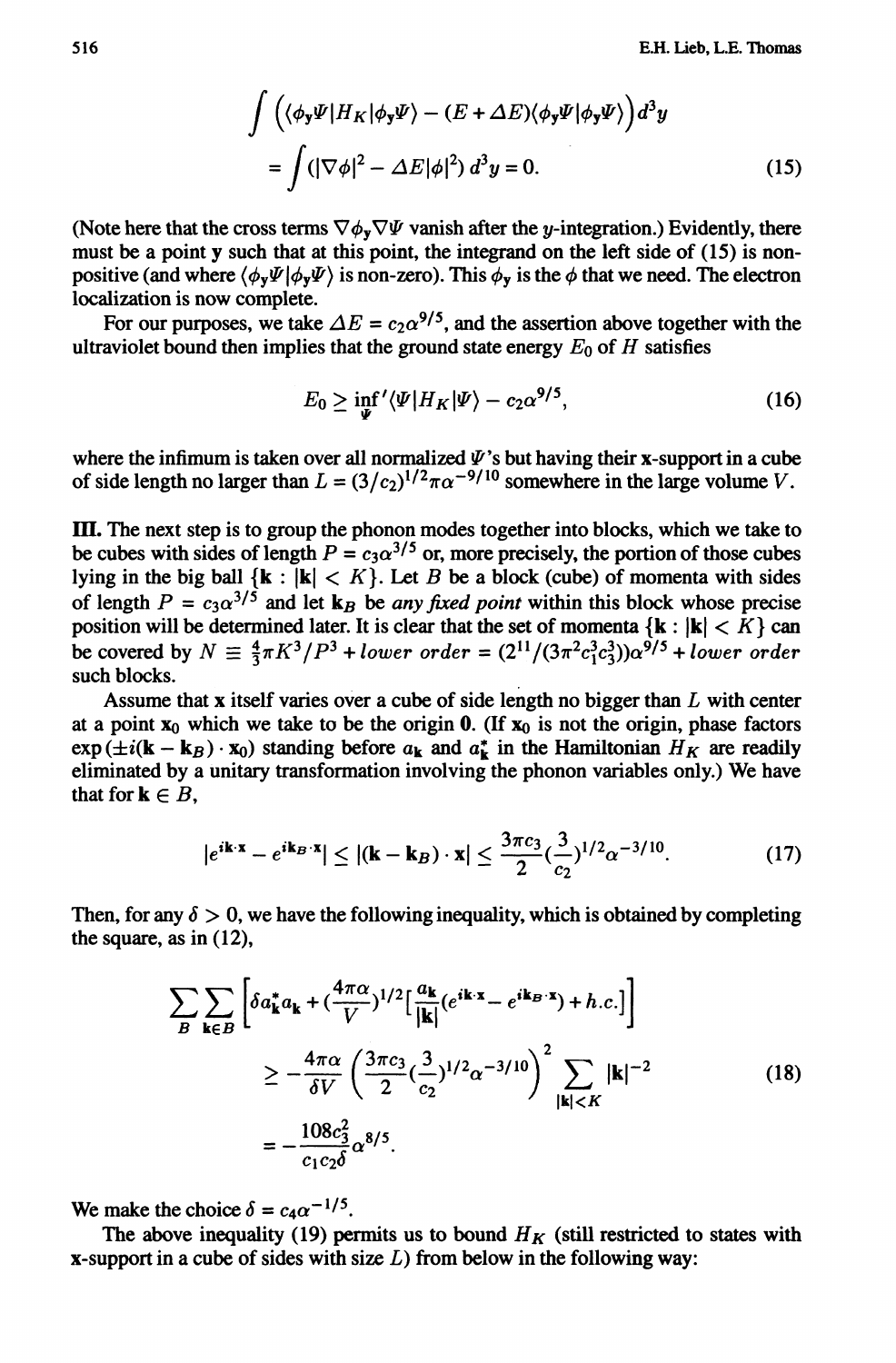**Exact Ground State Energy of the Strong-Coupling Polaron 517**

$$
H_K \geq (1 - c_1 \alpha^{-1/5}) \mathbf{p}^2 + \sum_B \sum_{\mathbf{k} \in B} \left[ (1 - c_4 \alpha^{-1/5}) a_{\mathbf{k}}^* a_{\mathbf{k}} + \left( \frac{4\pi \alpha}{V} \right)^{1/2} \left( \frac{a_{\mathbf{k}}}{|\mathbf{k}|} e^{i \mathbf{k}_B \cdot \mathbf{x}} + h.c. \right) \right] - \frac{108 c_3^2}{c_1 c_2 c_4} \alpha^{9/5}.
$$
 (19)

Note that, within a single block, the exponential factors multiplying the  $a_k$ - and **a£-terms are now** *independent* **of k. With this in mind, we define, for each block** *B,* **a block annihilation operator**

$$
A_B \equiv \left(\sum_{\mathbf{k} \in B} |\mathbf{k}|^{-2}\right)^{-1/2} \sum_{\mathbf{k} \in B} \frac{a_{\mathbf{k}}}{|\mathbf{k}|} \tag{20}
$$

**and its corresponding adjoint** *A\*B.* **These operators are properly normalized boson modes, i.e.,**

$$
[A_B, A_{B'}^*] = \delta_{B,B'}.
$$
\n(21)

**Then**

$$
\sum_{\mathbf{k}\in B} a_{\mathbf{k}}^* a_{\mathbf{k}} \ge A_B^* A_B,\tag{22}
$$

and so the operator terms on the right hand side of (19) exceed the operator  $H_K^{block} \equiv$  $H^{block}_{K}(\{k_{B}\})$  defined by

$$
H_K^{block} \equiv (1 - c_1 \alpha^{-1/5}) \mathbf{p}^2 + \sum_B \left[ (1 - c_4 \alpha^{-1/5}) A_B^* A_B \right] + (\frac{4\pi\alpha}{V} \sum_{\mathbf{k} \in B} |\mathbf{k}|^{-2})^{1/2} (A_B e^{i\mathbf{k}_B \cdot \mathbf{x}} + h.c.) \right].
$$
 (23)

**Referring to (16) and (19), we can summarize the situation: The ground state energy** *Eo* **of** *H* **satisfies**

$$
E_0 \ge \inf_{\Psi} \sup_{\{\mathbf{k}_B\}} \langle \Psi | H_K^{block} | \Psi \rangle - (c_2 + \frac{108c_3^2}{c_1c_2c_4}) \alpha^{9/5}, \tag{24}
$$

where the infimum can now even be taken over  $\Psi$ 's with no restriction on their **x**-support, and with the  $k_B$ 's chosen optimally, depending on  $\Psi$ .

**IV.** In order to get a lower bound on  $H_K^{block}$ , we use the technology of coherent states. Let  $|\xi\rangle = \pi^{-1/2} \exp(-\frac{1}{2}|\xi|^2 + \xi A^*)|0\rangle$  denote a normalized coherent state for a single **harmonic oscillator. In terms of these states one has the identity**

$$
\exp(\mu A)\exp(\nu A^*) = \int \exp\left(\mu\xi + \nu\xi^*\right) |\xi\rangle\langle\xi| d\xi d\xi^*,\tag{25}
$$

**from which the identities for the operators** *A* **and** *A\* A* **mentioned in the introduction are readily obtained.**

Let  $\overline{\Psi}$  be any normalized state and let  $|\xi\rangle = \prod_B |\xi_B\rangle$  denote a tensor product of coherent states of the block modes corresponding to the operators  $\{A_B\}$ . Set  $\Psi_{\xi}(\mathbf{x}) =$  $\langle \xi | \Psi \rangle_{phonon}$ , where the inner product,  $\langle | \rangle_{phonon}$ , is just over the phonon variables, not **x.Then**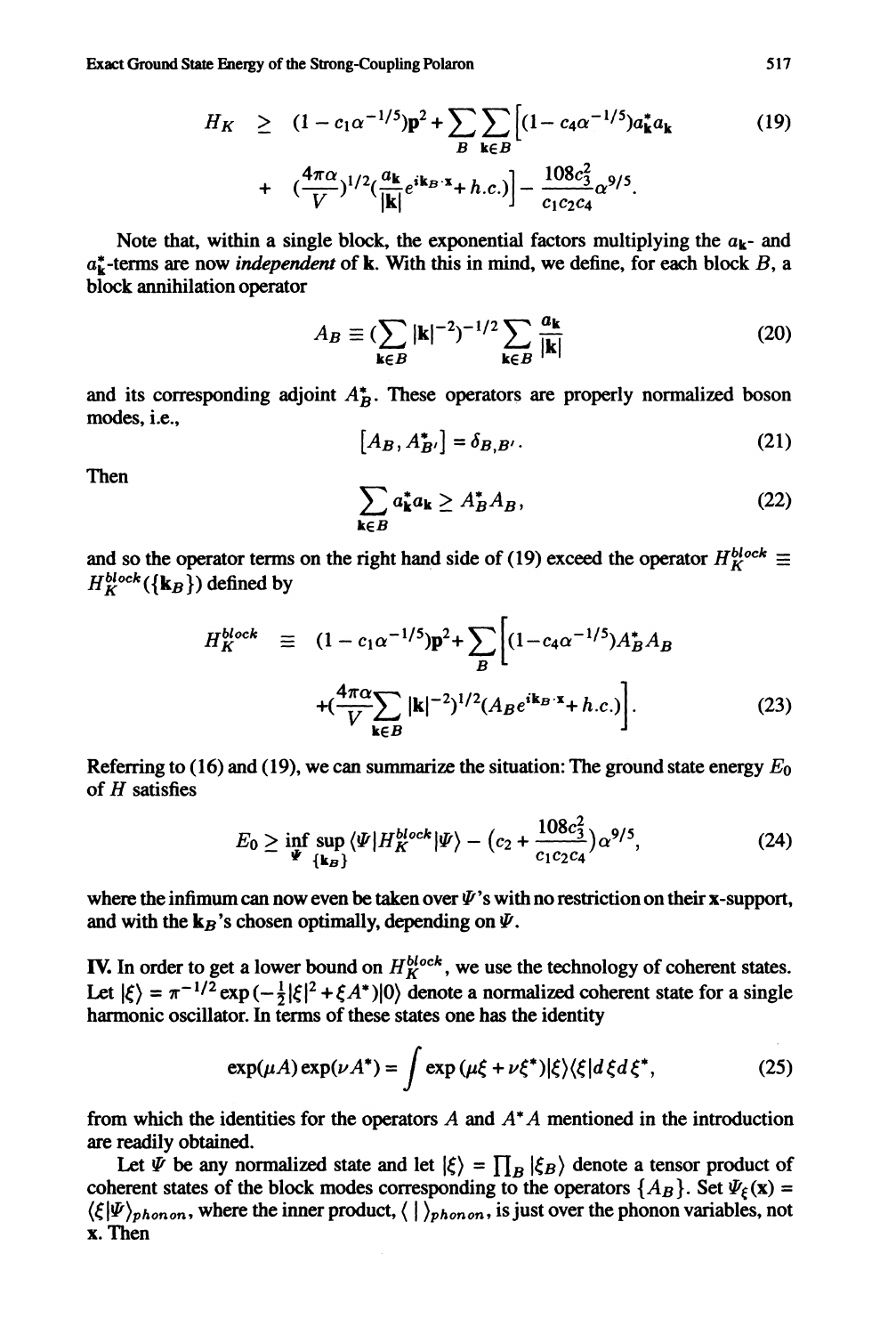$$
\langle \Psi | H_K^{block} | \Psi \rangle = \int \langle \Psi_{\xi} | h_{\xi} | \Psi_{\xi} \rangle_{electron} \prod_{B} d\xi_{B} d\xi_{B}^*, \tag{26}
$$

where the inner product in the integrand,  $\langle \cdot | \rangle_{electron}$ , is over the electronic coordinates **x**, and  $h_f$  is the Schrödinger operator

$$
h_{\xi} \equiv (1 - c_1 \alpha^{-1/5}) \mathbf{p}^2
$$
\n
$$
+ \sum_{B} \left[ (1 - c_4 \alpha^{-1/5}) (|\xi_B|^2 - 1) + (\frac{4\pi \alpha}{V} \sum_{\mathbf{k} \in B} |\mathbf{k}|^{-2})^{1/2} (\xi_B e^{i\mathbf{k}_B \cdot \mathbf{x}} + c.c.) \right].
$$
\n(27)

Now the supremum over  $\mathbf{k}_B$  of (26) exceeds what is obtained by completing the **square, namely,**

$$
\sup_{\{\mathbf{k}_B\}} \int \left[ (1 - c_1 \alpha^{-1/5}) \langle \Psi_{\xi} | \mathbf{p}^2 | \Psi_{\xi} \rangle_{electron} - \frac{4\pi \alpha}{(1 - c_4 \alpha^{-1/5})V} \sum_{B} \sum_{\mathbf{k} \in B} \frac{|\hat{\rho}_{\xi}(\mathbf{k}_B)|^2}{|\mathbf{k}|^2 \hat{\rho}_{\xi}(\mathbf{0})} \right] \prod_{B} d\xi_B d\xi_B^* - N, \tag{28}
$$

where  $\hat{\rho}_{\xi}(\mathbf{k}) = \langle \Psi_{\xi} | \exp(i\mathbf{k} \cdot \mathbf{x}) | \Psi_{\xi} \rangle_{electron}$  is the Fourier transform of  $|\Psi_{\xi}|^2(\mathbf{x})$ . (Here, we can remove the  $|k| < K$  restriction on the k-sum.) We emphasize again that were it **not for the grouping of the phonons into blocks, then this coherent state estimate would** contain a negative constant equal to the number of phonon modes with  $|k| \leq K$ , which is infinite in the  $V \to \infty$  limit, instead of  $N = O(\alpha^{9/5})$ .

At this point we choose  $\mathbf{k}_B$  to be a point in *B* where the function of **k** given by

$$
\int \frac{|\hat{\rho}_{\xi}(\mathbf{k})|^2}{\hat{\rho}_{\xi}(\mathbf{0})} \prod_{B} d\xi_{B} d\xi_{B}^*,
$$
\n(29)

is minimal. This point depends on  $\Psi$ . With this choice, (28) is, in turn, larger than

$$
\int \left[ (1 - c_1 \alpha^{-1/5}) \langle \Psi_{\xi} | \mathbf{p}^2 | \Psi_{\xi} \rangle_{electron} \right]
$$
\n
$$
- \frac{4\pi \alpha}{(1 - c_4 \alpha^{-1/5})V} \sum_{\mathbf{k}} \frac{|\hat{\rho}_{\xi}(\mathbf{k})|^2}{|\mathbf{k}|^2 \hat{\rho}_{\xi}(\mathbf{0})} \right] \prod_{B} d\xi_B d\xi_B^* - N.
$$
\n(30)

But the integrand of this integral is  $\langle \Psi_{\xi} | \Psi_{\xi} \rangle_{electron} \times \mathcal{E}(\Psi_{\xi}) \langle (\Psi_{\xi} | \Psi_{\xi})_{electron}^{1/2})$ ), where  $\mathcal{E}(\cdot)$  is just the Pekar functional (2), (but with coefficients altered by  $O(\alpha^{-1/5})$ ); the ksum is the Fourier series for the Coulomb self-energy term of  $\mathcal{E}$ . Thus, the integral (30) exceeds  $(1 - c_1\alpha^{-1/5})^{-1}(1 - c_4\alpha^{-1/5})^{-2}E_P(\alpha)$ , with  $E_P(\alpha)$  being the Pekar minimum **energy of (2).**

**Taking into account the altered coefficients in the Pekar functional, the lower bound**  $(24)$ , and the definition of N, we obtain

$$
E_0(\alpha) \ge E_P(\alpha) - (c_2 + \frac{108c_3^2}{c_1c_2c_4} + \frac{2^{11}}{3\pi^2c_1^3c_3^3} + c_5)\alpha^{9/5} - o(\alpha^{9/5}),\tag{31}
$$

where  $E_P(\alpha) = -c_P \alpha^2$ ,  $c_P = 0.109$ , [11], and where  $c_5 = (c_1 + 2c_4)c_P$  accounts for the **altered coefficients in the variational principle. This completes the proof of the lower** bound. Optimizing the coefficients, we find that the  $\alpha^{9/5}$ -error term in (31) is no greater **than**  $3.822\alpha^{9/5}$ .

*Acknowledgement.* **This work was partially supported by NSF grant PHY95-13072 (E.H.L.).**

 $\sim$ 

 $\epsilon$